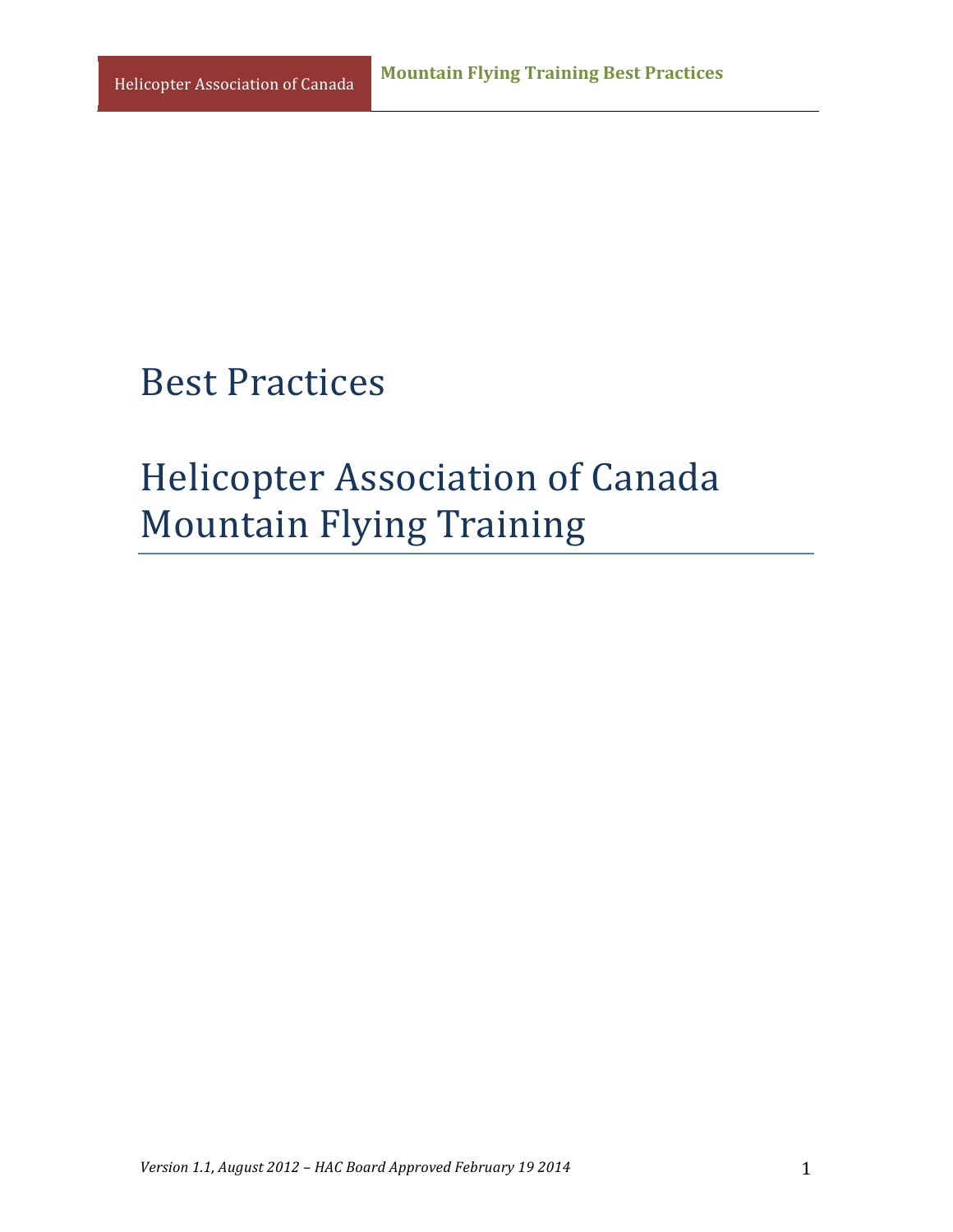#### **DISCLAIMER**

This document provides guidance to members of the Helicopter Association of Canada (HAC) wishing to establish or adopt industry best practices.

This document is not, and is not intended to be, all inclusive.

While every effort has been made to supply accurate and up to date information, the HAC and the company's and individuals associated with its production assume no responsibility or liability for the accuracy, adequacy, or completeness of any information presented in the Document and assume no responsibility for any errors or omissions, or outcomes arising directly or indirectly from its use.

In the event of any conflict, discrepancy, error, or omission between the information presented in the document and any applicable provincial and/or federal law, regulation, directive, order or recommendation, the applicable provincial and/or federal law, regulation, directive, order or recommendation shall prevail.

The HAC and the companies, organizations, and individuals that are a part of the association or contributed to the development of the document make no representation, warranty, or guarantee in connection with the publication or the contents of the document, and hereby disclaim liability or responsibility for loss, damage or harm of any kind resulting from its use or the violation of any legal requirement with which any provision in the document may conflict.

The information in the document is intended as a guide only and does not provide the only acceptable method of dealing with the topics addressed herein. The document is not a definitive or exhaustive guide to compliance with government regulations and does not release users of this document from their responsibilities under applicable laws, regulations, directives, orders or recommendations.

The HAC and the companies, organizations, and individuals that are part of the association or contributed to the development of the document assume no liability in publishing the document. In each case, companies, organizations or individuals using this document should conduct their own due diligence by way of performing specific testing, research, development and implementation of individual methods of controls and should familiarize themselves with all applicable laws, regulations, directives, orders or recommendations.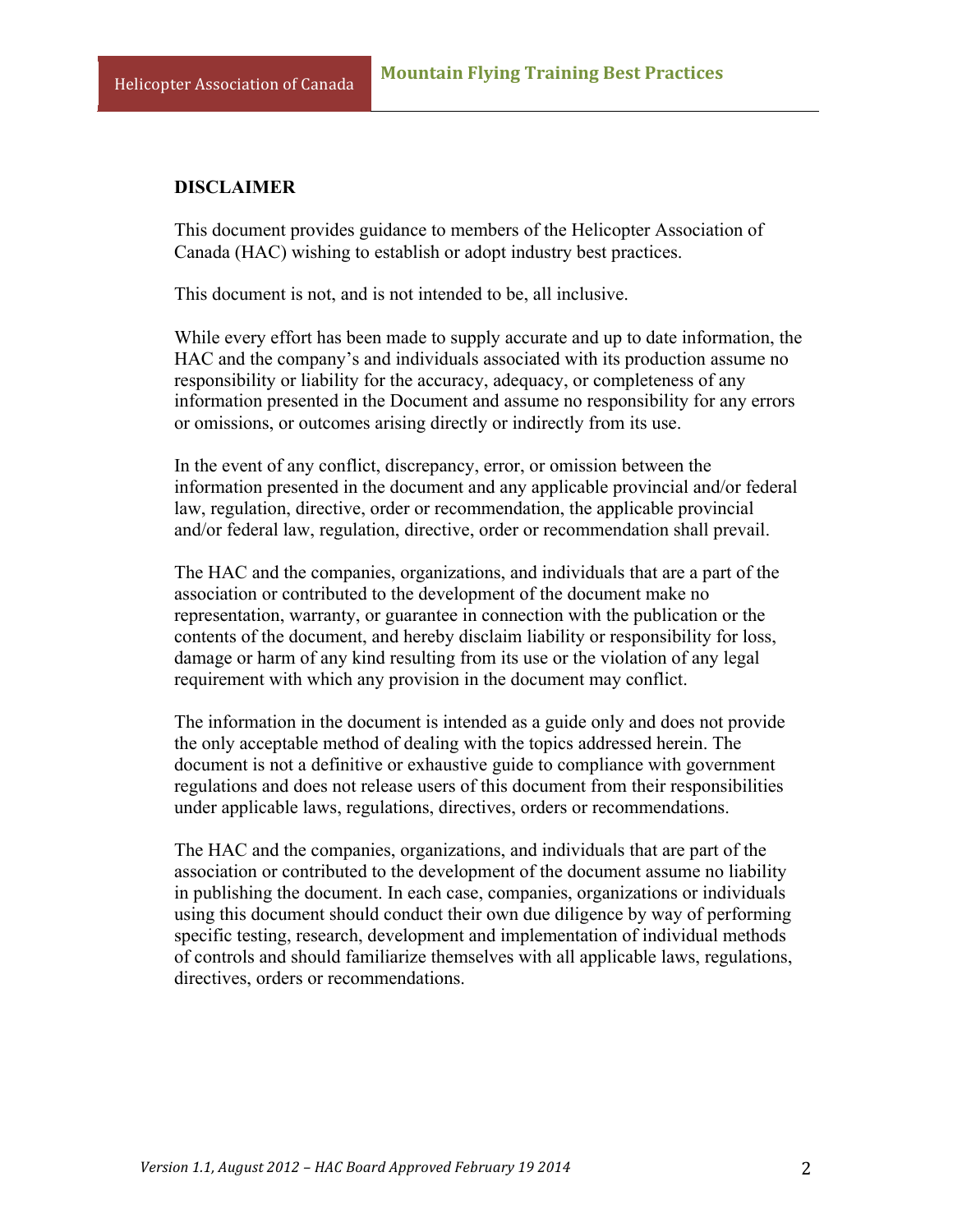## **Table of Contents**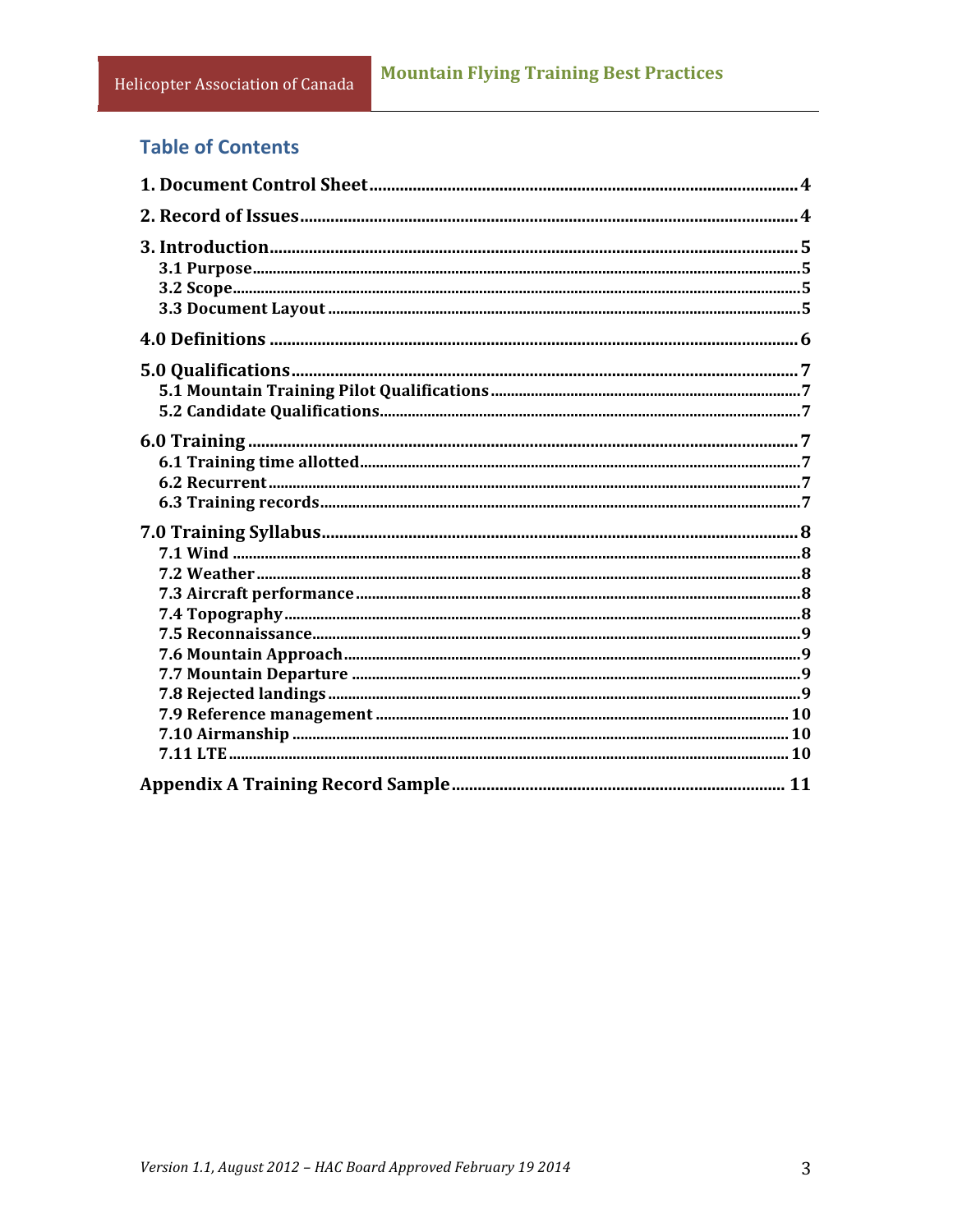## **1. Document Control Sheet**

Contact for Enquires and Proposed Changes

If you have any questions regarding this document please contact the document controller:

Name: Helicopter Association of Canada Mountain Flying Training Best Practices Chair

Designation: Chair for the Sub-Committee Mountain Flying Training

If you have suggestions for improving this document forward your recommendations to Helicopter Association of Canada Chair of the Air Taxi Committee.

### **2. Record of Issues**

| <b>Issue No</b> | <b>Issue Date</b> | <b>Nature of Amendment</b> |
|-----------------|-------------------|----------------------------|
| 1.0             | June 2012         | <b>Compiled Draft</b>      |
| 1.1             | September 2013    | Final DRAFT Original       |
|                 |                   |                            |
|                 |                   |                            |
|                 |                   |                            |
|                 |                   |                            |
|                 |                   |                            |
|                 |                   |                            |

This publication has been prepared by the Helicopter Association of Canada and is copyright. Other than the purposes of and subject to the conditions under the Copyright Act, no part of it may in any form or by any means (electronic, mechanical, micro copying, photocopying, recording or otherwise) be reproduced, stored in a retrieval system or transmitted without prior written consent from the document controller. Product or company names are trademarks or registered trademarks of their respective holders.

Note for readers: The contents of this document are subject to change without notice. All efforts have been made to ensure the accuracy of this publication. Notwithstanding, the Helicopter Association of Canada does not assume any responsibility for any errors nor for any consequences arising from errors in this publication.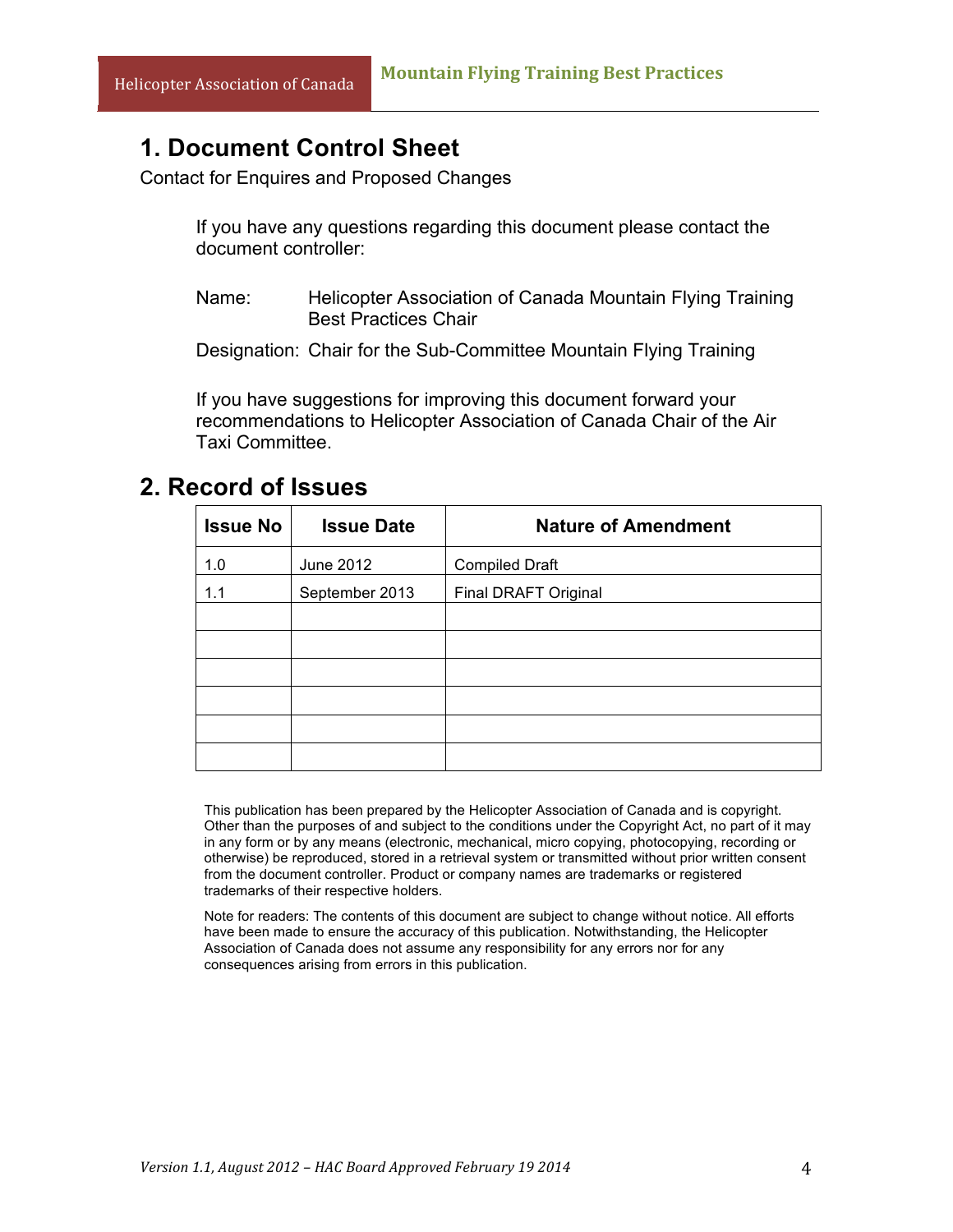# **3. Introduction**

#### **3.1 Purpose**

Since operational parameters of Mountain Flying vary considerably from one company to another, these guidelines do not purport to be complete nor are they universally applicable.

These best practices are meant to serve as guidance for helicopter operators when developing and maintaining their respective training programs for Mountain Flying.

Individual operators remains responsible for tailoring their company policies to the experience and aptitude of individual pilots, the type of equipment operated, the prevailing geographic and climatic conditions of the local operational environment and other particulars, specific to each operator and/or operation.

#### **3.2 Scope**

These best practices are intended to be reviewed and understood by HAC Members, operators, and clients of operators involved with Mountain Flying operations.

#### **3.3 Document Layout**

The HAC Mountain Flying Training Best Practice document is divided into sections. Each section is divided into sub-sections. Each section and sub-section is numbered using incremental decimal numbering.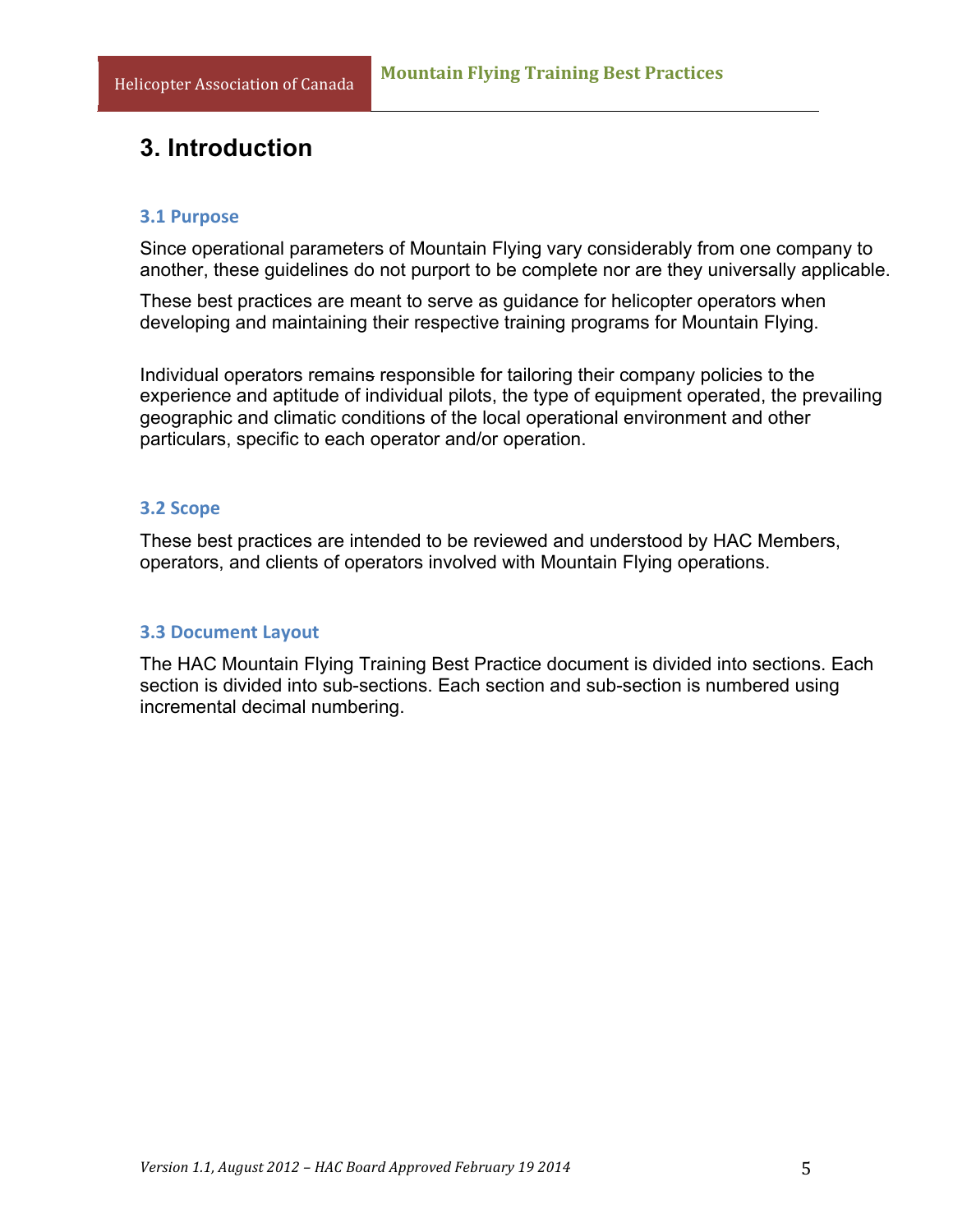## **4.0 Definitions**

Backlash: Wind rushing up and over a sheer face with an abrupt square cornered top that changes 180° in direction.

Contour crawl: Flight technique in order to find mountain winds

Downflow wind: Wind that has a descending rate of speed

Downflow turbulence: Turbulence caused by the wind tumbling once it breaks the top of a hill, building or structure.

Line of Demarcation: The line at which wind transitions from a smooth laminar flow to rough, turbulent air.

Mechanical turbulence: Turbulent wind that is formed as wind passes over rugged terrain, structures, buildings etc.

Mountain Flying: Flight in disturbed air over terrain including variables such as altitude, elevation, temperature and irregular surfaces.

Mountain reconnaissance: Flight techniques used to gather information about your landing zone.

Sheer Zone: The point at which two or more winds meet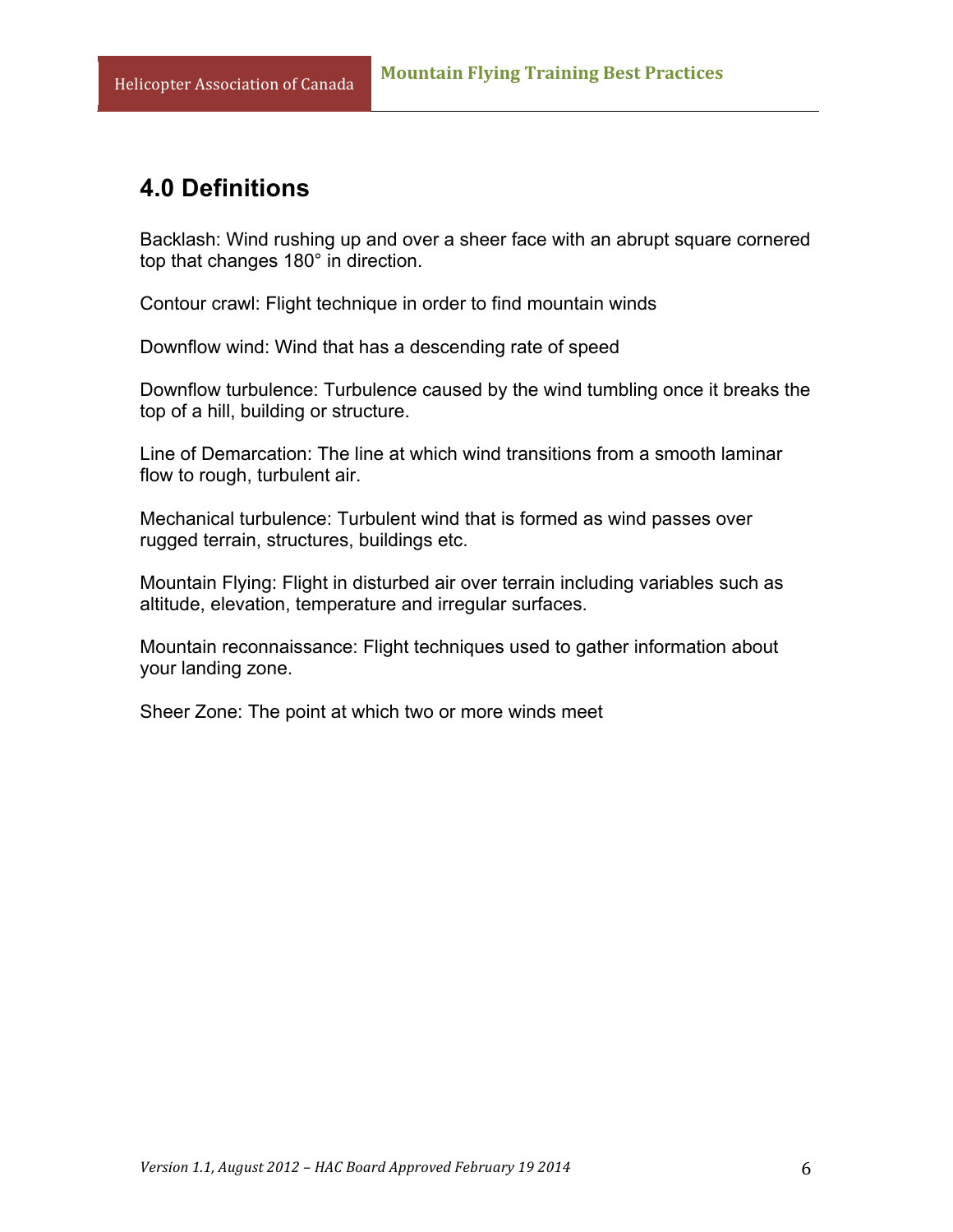## **5.0 Qualifications**

#### **5.1 Mountain Training Pilot Qualifications**

Training pilot selection for mountain flying is the responsibility of the company Chief Pilot. Below are some considerations when selecting a pilot for this type of training:

- Past experience in mountainous operations
- Minimum 2000 hours helicopter Pilot-in-Command
- 1000 hours mountain time
- Prior training experience
- Date of mountain training course, location and Instructor
- Total time on aircraft to be used
- Past experience in winter operations (if relevant)
- Past experience in geographical region. i.e. Coastal vs Interior

#### **5.2 Candidate Qualifications**

A pilot being introduced to mountain flying should be able to instinctively fly the aircraft before they are introduced to more advanced mountain flying techniques and should be recommended by the company Chief Pilot for advanced training.

## **6.0 Training**

#### **6.1 Training time allotted**

#### **Initial** Ground School: Minimum 8 hours Flight Training: Minimum 5 hours (\*or to competency) \*competency must be demonstrated to a pilot with the requisite training pilot qualification who should not be the candidate's initial training pilot.

#### **6.2 Recurrent**

| Ground School:   | Minimum 30 min                                 |
|------------------|------------------------------------------------|
| Flight Training: | must demonstrate proficiency to training pilot |

#### **6.3 Training records**

Training records should be filled out in detail by the training pilot. Both pilots must sign this document. Training records should contain a form of marking system similar to the company's existing training system.

Debrief must take place after the flight to address any issues or concerns.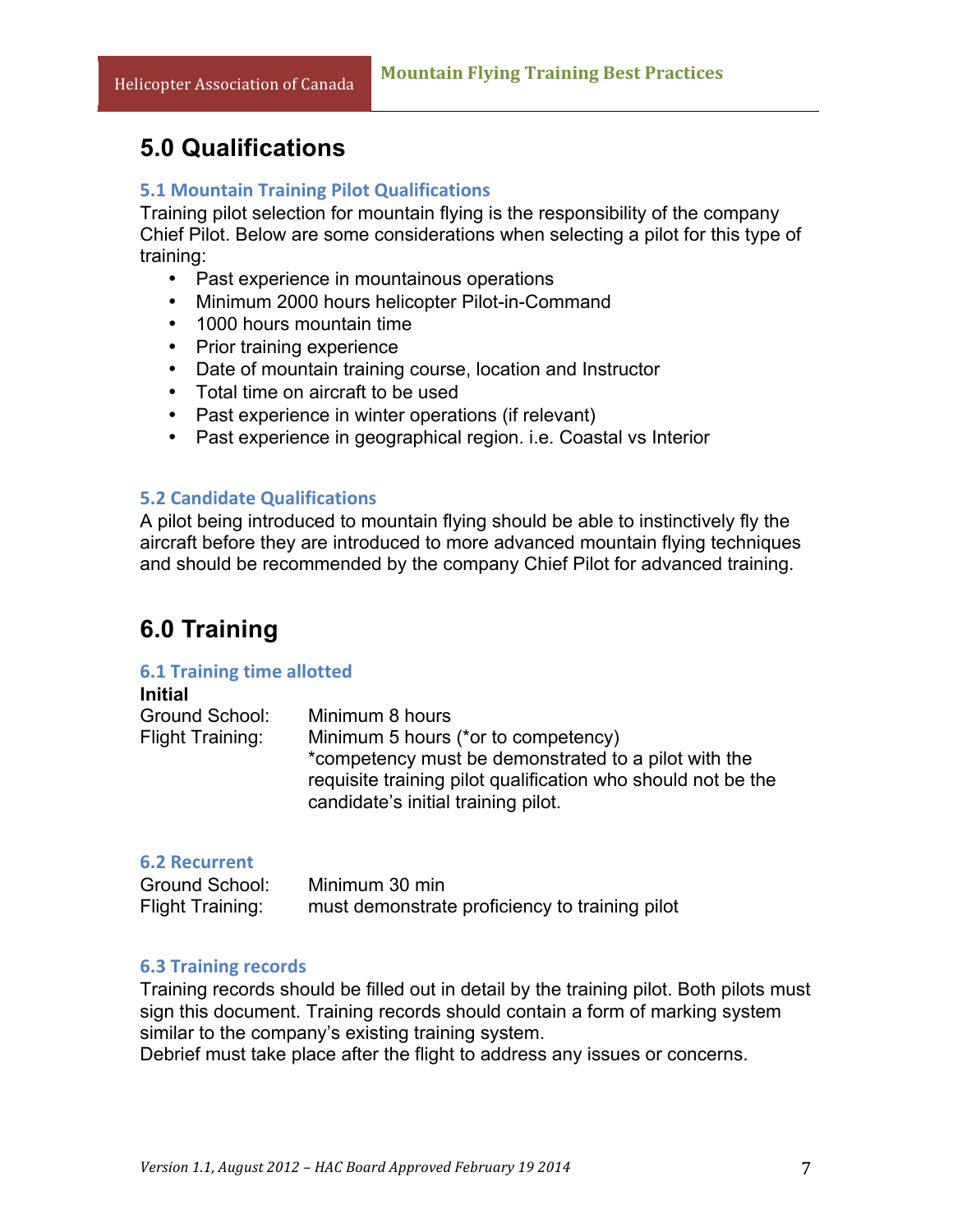## **7.0 Training Syllabus**

#### **Training Syllabus should include the following;**

#### **7.1 Wind**

- o How it flows over/through terrain
- o How it can cause a significant increase and decrease in lift
- $\circ$  The relation between windspeed/terrain and the line of demarcation
- $\circ$  How to find the line of demarcation
- o Where to find:
	- $\circ$  Turbulent air (lee side of terrain)
	- $\circ$  Laminar flow (windward side of terrain)
- o Down-flow and Up-flow wind
	- o Where to find them
- o Wind finding (see Recces)
- o Prevailing winds vs. Local Winds
- o Glaciers and down-flowing winds

#### **7.2 Weather**

- o Visibility issues
	- o Summer
	- o Winter
- o Icing
- o Illusions
	- o Rain on the windscreen
- $\circ$  Leaving an 'out' to the valley with the onset of weather
- o Using ICAO lapse rate to find temperatures at altitude

#### **7.3 Aircraft performance**

- o Effects of Density Altitude on performance
- o RFM charts
	- o OGE vs IGE charts
		- What to use and when
- o LTE
- o Vortex ring state
- o Power/Weight management

#### **7.4 Topography**

Candidate must demonstrate the ability to assess, land, T/O and fly safely around these distinctive features.

- o Saddles
- o Cirques
- o Ridges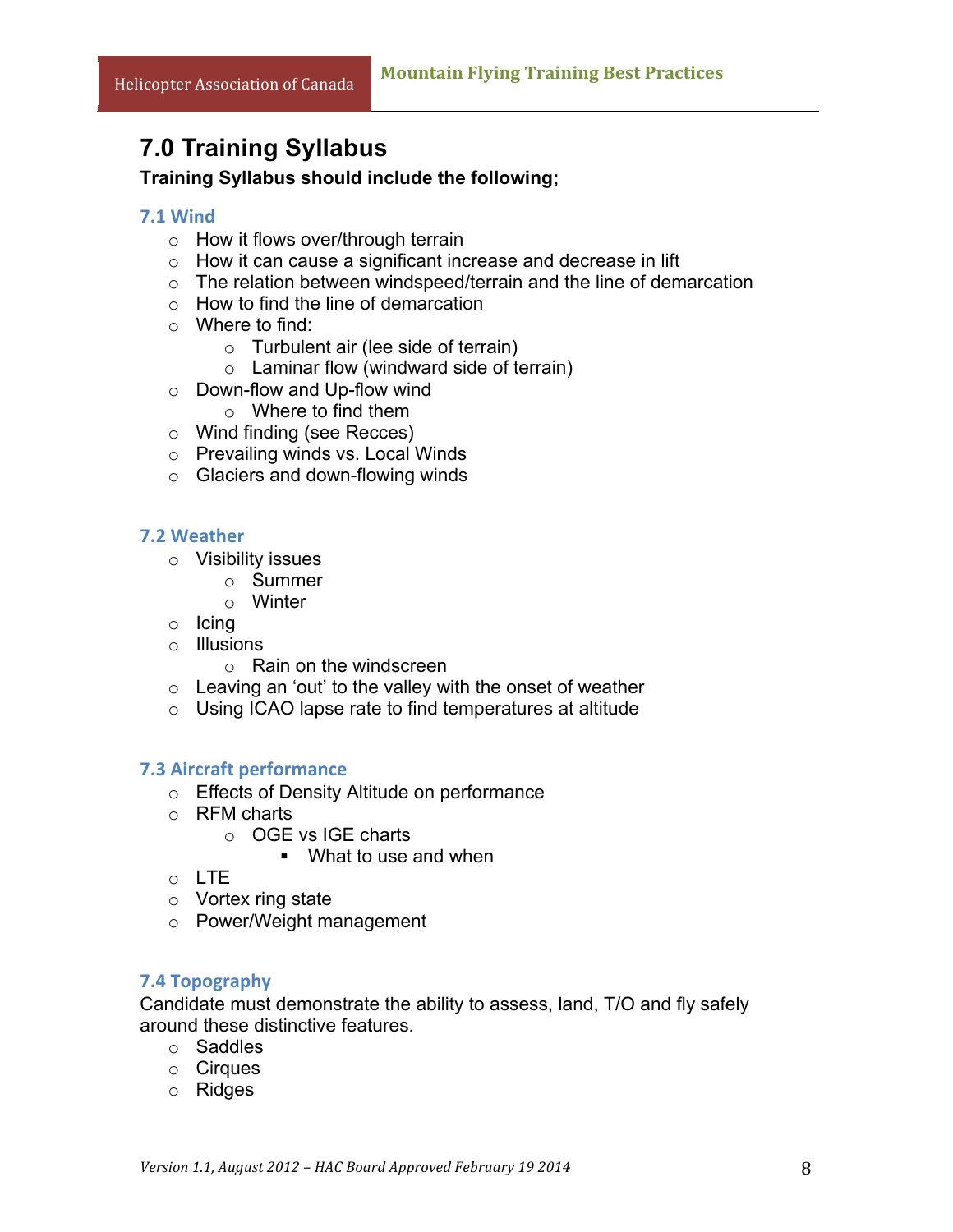- o Shoulders
- o Glaciers and snowfields
- o Canyons
- o Pinnacles

#### **7.5 Reconnaissance**

Assesses the area for wind, viability of the LZ, approach, departure and rejection path.

- o Type
	- o Circle
	- $\circ$  Figure 8
	- o Contour crawl
- o Airspeed control
- o Altitude control
- o Trim control
- o Eye level review of LZ
- $\circ$  Wind finding
- $\circ$  Using terrain as an advantage
- o Identifying a suitable LZ
- o Always have an 'out'
- o All turns away from the hill
- o Obstacles on approach

#### **7.6 Mountain Approach**

- o Commitment points
- o Overshooting
- o Using terrain as an advantage
- o Know where your commitment point is
- o Always have an 'out'
- o Power check (Torque Check)
- o Loading the disc
- o Different styles depending on circumstances

#### **7.7 Mountain Departure**

- $\circ$  Do not depart uphill into the mountain
- o Assure A/S and height are sufficient before turning downwind
- o Acquire A/S as soon as possible over acceptable terrain

#### **7.8 Rejected landings**

- $\circ$  Why we reject a landing
	- o Wind issues
	- o LZ issues (not level, too close to obstacles etc.)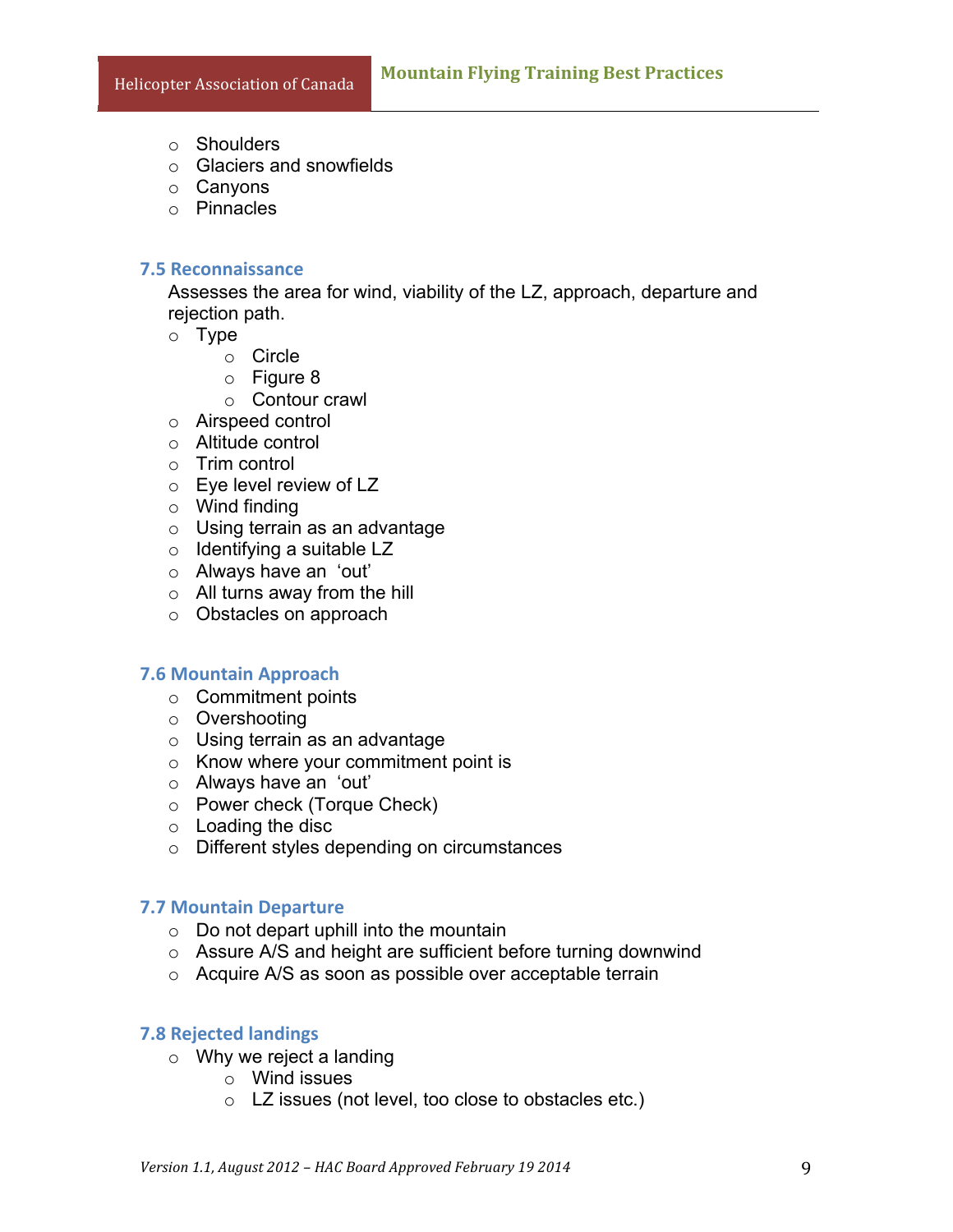- o Reference issues (winter)
- o When to reject

#### **7.9 Reference management**

- o Never leave a reference in bad weather
- o Winter flying (snowball, whiteout, overcast days etc.)
- o Visibility limits will decrease in glaciated areas

#### **7.10 Airmanship**

o Cross saddles and ridges at an angle to keep an 'out' readily accessible

#### **7.11 LTE**

- $\circ$  A very real danger of high altitude operations is the threat posed by running out of tail rotor authority. An unwanted yaw will require significant countering pedal which can cause a sudden torque spike and an overpitched condition.
- $\circ$  Crosswind operations can reach a point where the tail rotor has insufficient pitch reserve to create an appropriate counter force. It is for this reason aircraft manufacturers include in their performance charts information that limits the A/C gross weight when operating out of wind.
- $\circ$  When operating in the mountains at higher altitudes, and where conditions allow, approach with the wind on the anti-torque pedal's side. This will reduce the amount of pedal input and power robbed.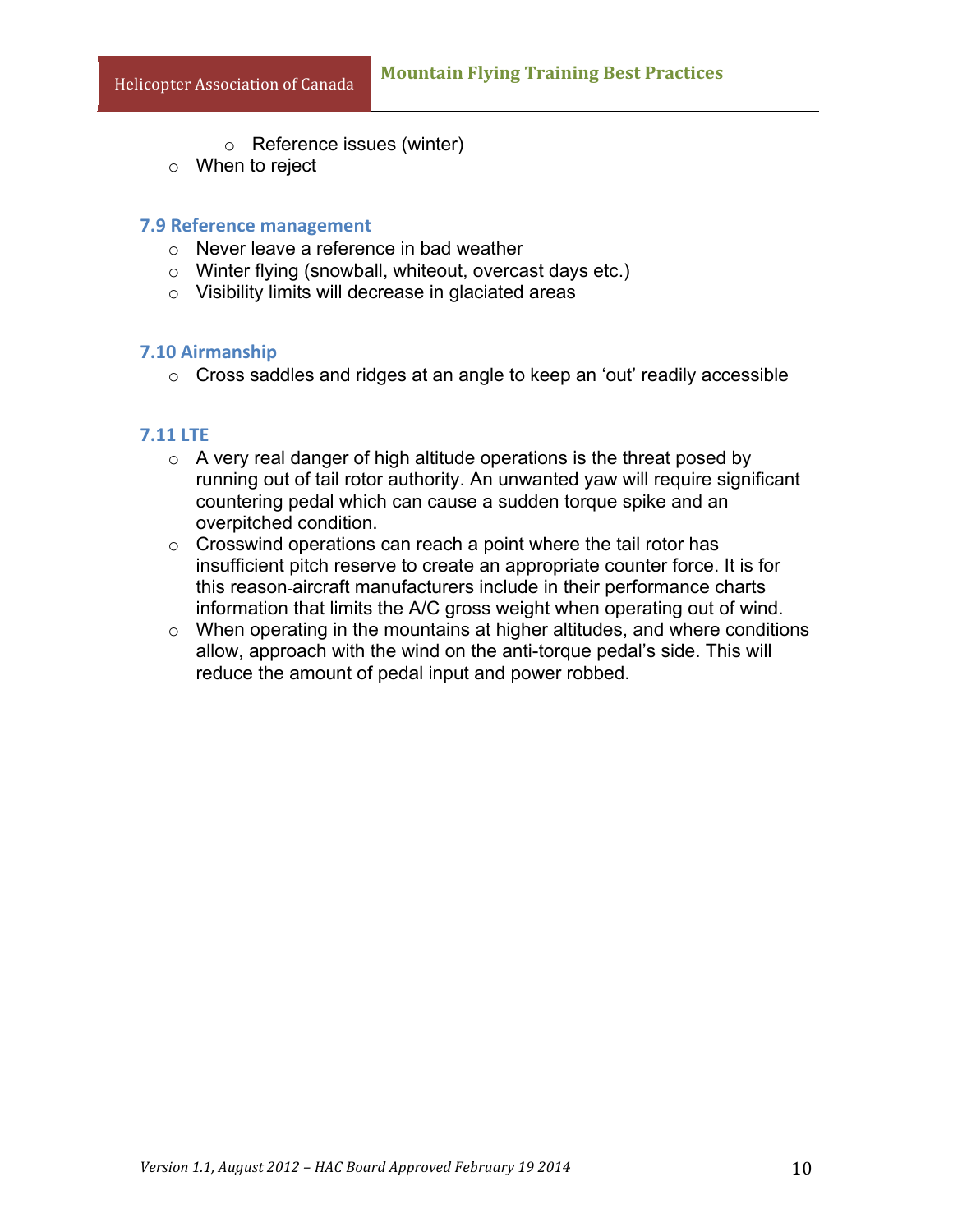# **Appendix A Training Record Sample**